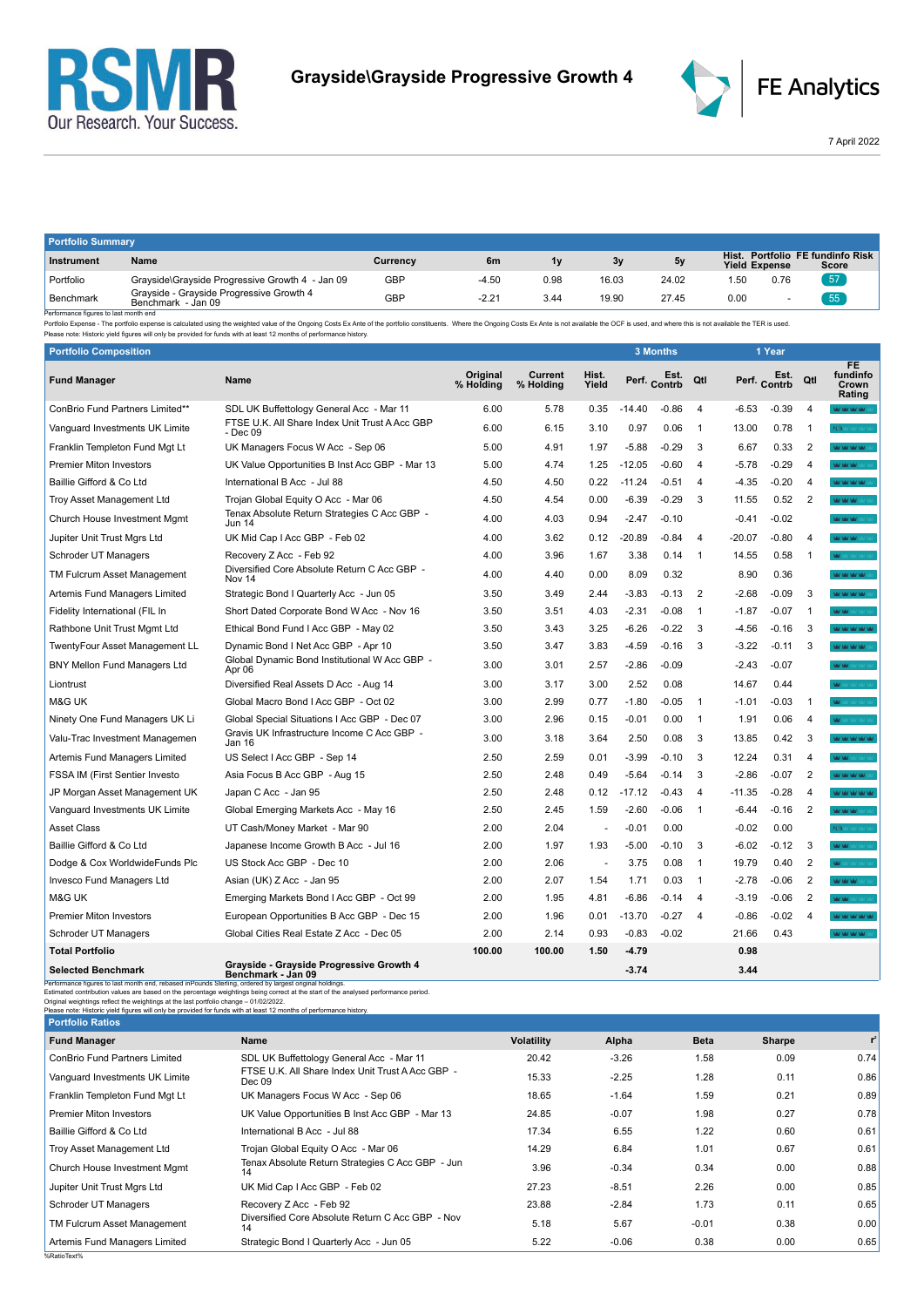| <b>Portfolio Ratios continued</b>   |                                                                                                                                                                                                              |                   |                |             |        |       |
|-------------------------------------|--------------------------------------------------------------------------------------------------------------------------------------------------------------------------------------------------------------|-------------------|----------------|-------------|--------|-------|
| <b>Fund Manager</b>                 | <b>Name</b>                                                                                                                                                                                                  | <b>Volatility</b> | Alpha          | <b>Beta</b> | Sharpe | $r^2$ |
| Fidelity International (FIL In      | Short Dated Corporate Bond W Acc - Nov 16                                                                                                                                                                    | 2.96              | $-0.11$        | 0.21        | 0.00   | 0.62  |
| Rathbone Unit Trust Mgmt Ltd        | Ethical Bond Fund I Acc GBP - May 02                                                                                                                                                                         | 6.56              | $-0.03$        | 0.46        | 0.00   | 0.61  |
| TwentyFour Asset Management LL      | Dynamic Bond I Net Acc GBP - Apr 10                                                                                                                                                                          | 7.90              | $-0.39$        | 0.60        | 0.00   | 0.71  |
| <b>BNY Mellon Fund Managers Ltd</b> | Global Dynamic Bond Institutional W Acc GBP - Apr<br>06                                                                                                                                                      | 3.29              | $-0.50$        | 0.22        | 0.00   | 0.55  |
| Liontrust                           | Diversified Real Assets D Acc - Aug 14                                                                                                                                                                       | 8.16              | 2.51           | 0.56        | 0.31   | 0.58  |
| M&G UK                              | Global Macro Bond I Acc GBP - Oct 02                                                                                                                                                                         | 6.68              | 3.10           | $-0.11$     | 0.00   | 0.04  |
| Ninety One Fund Managers UK Li      | Global Special Situations I Acc GBP - Dec 07                                                                                                                                                                 | 30.18             | $-6.64$        | 2.41        | 0.04   | 0.79  |
| Valu-Trac Investment Managemen      | Gravis UK Infrastructure Income C Acc GBP - Jan<br>16                                                                                                                                                        | 8.56              | 3.36           | 0.62        | 0.44   | 0.64  |
| Artemis Fund Managers Limited       | US Select I Acc GBP - Sep 14                                                                                                                                                                                 | 15.17             | 9.73           | 1.06        | 0.85   | 0.60  |
| FSSA IM (First Sentier Investo      | Asia Focus B Acc GBP - Aug 15                                                                                                                                                                                | 12.42             | 2.79           | 0.88        | 0.38   | 0.62  |
| JP Morgan Asset Management UK       | Japan C Acc - Jan 95                                                                                                                                                                                         | 18.84             | 4.68           | 0.82        | 0.27   | 0.23  |
| Vanguard Investments UK Limite      | Global Emerging Markets Acc - May 16                                                                                                                                                                         | 16.74             | $-1.23$        | 1.26        | 0.14   | 0.69  |
| <b>Asset Class</b>                  | UT Cash/Money Market - Mar 90                                                                                                                                                                                | 0.54              | 0.33           | $-0.01$     | 0.00   | 0.01  |
| Baillie Gifford & Co Ltd            | Japanese Income Growth B Acc - Jul 16                                                                                                                                                                        | 14.35             | $-0.31$        | 0.93        | 0.11   | 0.52  |
| Dodge & Cox WorldwideFunds Plc      | US Stock Acc GBP - Dec 10                                                                                                                                                                                    | 19.25             | 6.31           | 1.60        | 0.65   | 0.85  |
| Invesco Fund Managers Ltd           | Asian (UK) Z Acc - Jan 95                                                                                                                                                                                    | 15.91             | 2.59           | 1.13        | 0.36   | 0.62  |
| M&G UK                              | Emerging Markets Bond I Acc GBP - Oct 99                                                                                                                                                                     | 12.25             | $-3.79$        | 0.77        | 0.00   | 0.48  |
| <b>Premier Miton Investors</b>      | European Opportunities B Acc GBP - Dec 15                                                                                                                                                                    | 18.33             | 10.36          | 1.27        | 0.80   | 0.59  |
| Schroder UT Managers                | Global Cities Real Estate Z Acc - Dec 05                                                                                                                                                                     | 14.45             | 3.63           | 1.05        | 0.44   | 0.65  |
| <b>Total Portfolio</b>              |                                                                                                                                                                                                              | 11.33             | $-1.18$        | 1.02        | 0.14   | 0.99  |
| <b>Selected Benchmark</b>           | Grayside - Grayside Progressive Growth 4<br>Benchmark - Jan 09<br>Ratio figures based on last 36 months total return performance, rebased in Pounds Sterling. Ratio figures are annualised where applicable. | 11.09             | $\blacksquare$ |             | 0.25   | 1.00  |